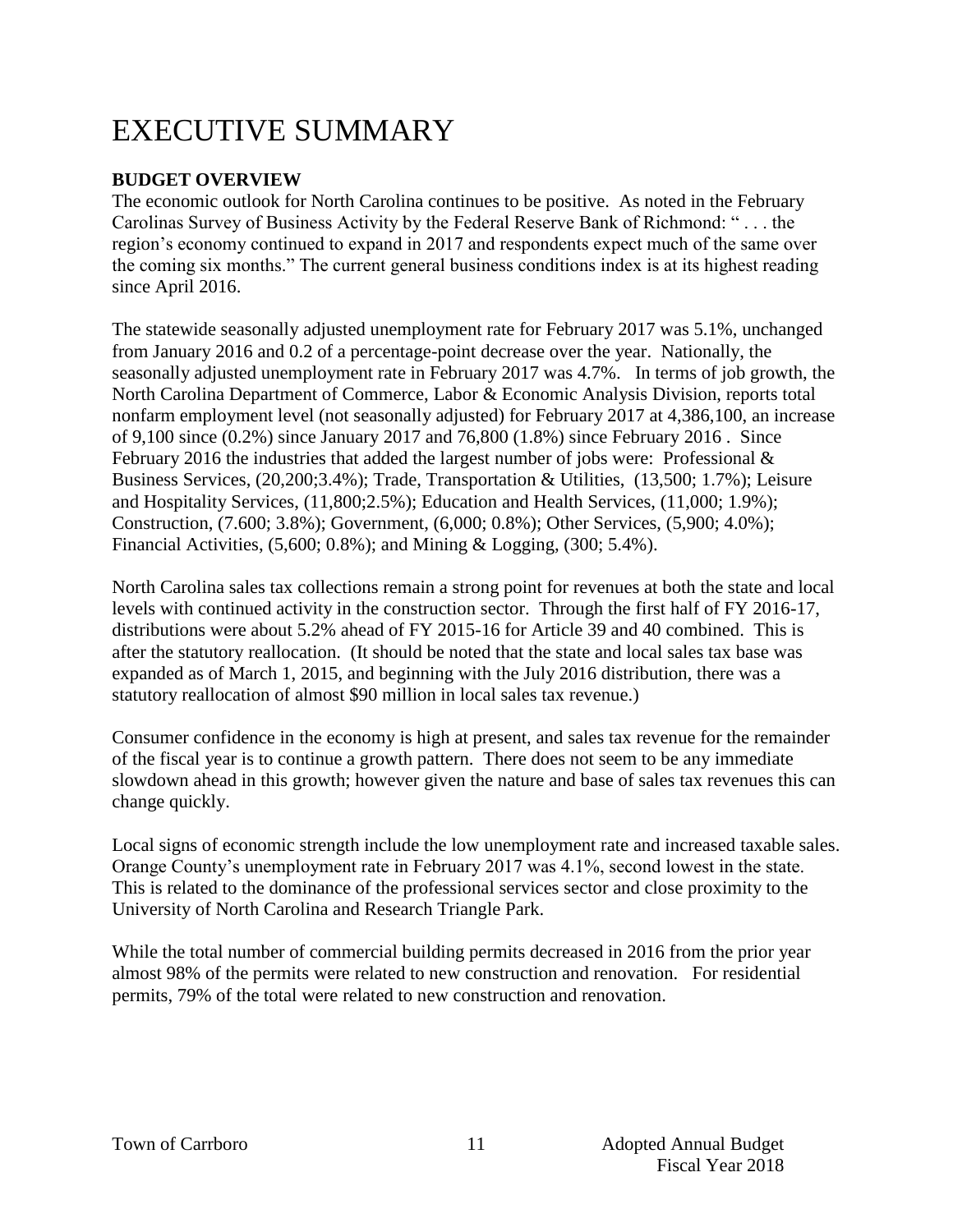|               | <b>COMMERCIAL</b> | <b>PERMITS</b> | <b>RESIDENTIAL</b> | <b>PERMITS</b> |
|---------------|-------------------|----------------|--------------------|----------------|
| Fiscal Year   |                   |                |                    |                |
| Ended June 30 | Number            | Value          | Number             | Value          |
| 2008          | 298               | \$4,469,526    | 468                | \$2,796,800    |
| 2009          | 320               | 1,581,608      | 425                | 19,858,118     |
| 2010          | 228               | 14,177,902     | 547                | 23,614,500     |
| 2011          | 123               | 2,794,123      | 556                | 16,089,505     |
| 2012          | 531               | 18,534,892     | 594                | 20,328,808     |
| 2013          | 395               | 6,926,461      | 539                | 21,670,200     |
| 2014          | 319               | 8,424,490      | 564                | 16,305,265     |
| 2015          | 370               | 8,098,185      | 621                | 20,965,551     |
| 2016          | 348               | 6,449,249      | 607                | 17, 125, 298   |
|               |                   |                |                    |                |

#### **COMMERCIAL AND RESDIENTIAL TOWN PERMITS, 2016**

Through March general fund revenue collections for FY 2016-17 total \$17.3 million or 81% of the adopted budget. Last year at this time, total general fund revenue collections were \$17.2 million or 82% of adopted budget. Property tax revenue collections to date are \$11.7 million or 95% of budget. Local sales tax revenues through January total \$2.1 million compared to \$1.9 million at the same time last year. Unrestricted and restricted intergovernmental revenues yearto-date are 55% and 80% of budget, respectively. (Note: In terms of distribution, the North Carolina Department of Revenue distributes local sale tax revenues to localities three months after the month in which they are earned; and intergovernmental revenues three month after the end of the quarter.) Overall, total general fund revenue collections for FY 2016-17 are anticipated to exceed the adopted budget.

While most economic indicators for the state continue to be strong with high consumer confidence in the economy, the Town continues to take a conservative approach in estimating revenues. As noted above the state and local sales tax base has been expanded and statutory reallocation of sales tax revenues to certain rural areas are now in effect. For the FY 2017-18 budget the Town assumes that the General Assembly will make no changes during its 2017 "long-session" that would negatively impact the Town's existing revenues. However, legislation has been introduced in the NC General Assembly that could affect some of the local revenue sources. These include:

- A. SB 126, Change the LOST Adjustment Factor, which would eliminate per capita adjustment factors currently applied to Article 401/2 cents sales tax;
- B. HB 63, Citizens Protection Act of 2017, which would make municipalities ineligible to receive distributions of natural gas, telecommunication, and video programming sales taxes; beer and wine taxes; and Powell Bill funds while in violation of so-called "sanctuary city" statues; and,
- C. HB 21, Study Solid Waste Disposal Tax, which would require the General Assembly to study the solid waste disposal tax.

|  |  | Town of Carrboro |
|--|--|------------------|
|--|--|------------------|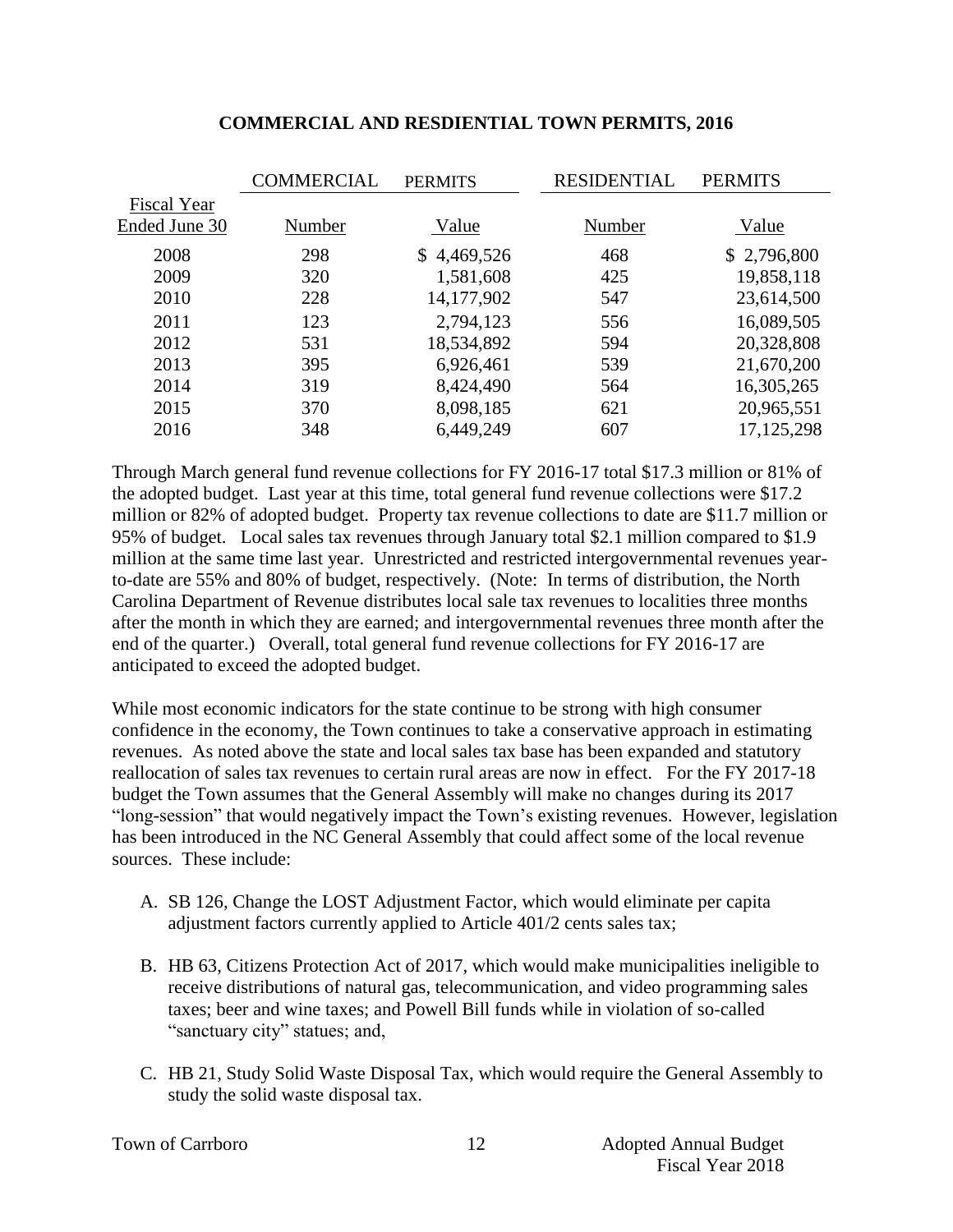In developing the FY 2017-18 budget, operating expenses were identified for reduction, capital item requests were re-prioritized and some vehicle/equipment purchases deferred to future years. The major goals in development of the 2017-18 budget were to:

- implement the Board's strategic priorities,
- manage costs while improving services to the citizens,
- develop a balanced budget with no property tax rate increase, and,
- provide salary adjustments for Town employees.

The total recommended general fund operating budget for FY 2017-18 is \$ 22,869,686, an increase of \$837,329 or 3.8% over the adopted budget for 2016-17. By state law, municipalities are required to have a balanced budget where revenues must equal budgeted expenditures.

#### **REVALUATION**

The Orange County Tax Assessor's Office has undertaken a revaluation of assessed real property throughout the County, including property located in Carrboro. The last reappraisal of real property was in 2009. State law requires units of local government, including public authorities, to publish a revenue-neutral tax rate in the budget following the completion of a reappraisal of real property. The purpose of the revenue-neutral tax rate is to provide residents with comparative information.

The revenue-neutral tax rate as set forth in NCGS 159-11(e) is the rate that is estimated to produce revenues for the next fiscal year as if no reappraisal had occurred. The rate is then adjusted by a growth factor equal to the average annual percentage increase in the tax base due to improvements since the last general reappraisal. The revenue-neutral tax rate suggests taxes paid will be the same as in the previous year. However, taxes paid may vary by taxpayer based on the fair market value assessed on real property in the countywide reappraisal and the amount of personal property owned. Because real property is revalued every seven years and personal property is revalued annually, the reappraisal of real property re-equalizes real and personal property values. The reappraisal also re-equalizes the tax burden where some owner of real property may pay more following a revaluation.

The reappraisal produced a property tax base of \$2,260,808,687 for Carrboro. Using the formula mandated by state law, the revenue-neutral tax rate for Carrboro is 57.17 cents, or 1.77 cents less than the 2009 reappraisal rate of 58.94 cents. Based on past collection rate of 99.28%, the reappraisal produces an estimated revenue of \$12,831,983 for FY 2017-18. Each penny on the tax rate produces approximately \$224,453. The growth factor over the past three years since the last general reappraisal is 1.1%. Given that Carrboro has not increased its real property tax rate in seven years, the recommended property tax rate for FY 2017-18 is for it to remain at 58.94 cents.

#### **BUDGET PROCESS**

The budget process is similar to past years. Departments are required to justify their operating budget for the continuation of services. Proposed new or expanded services are to be kept to a minimum or none at all. The continuing budget includes adjustments for price increases in the cost of goods and services; and may include projects and infrastructure expenditures reflected in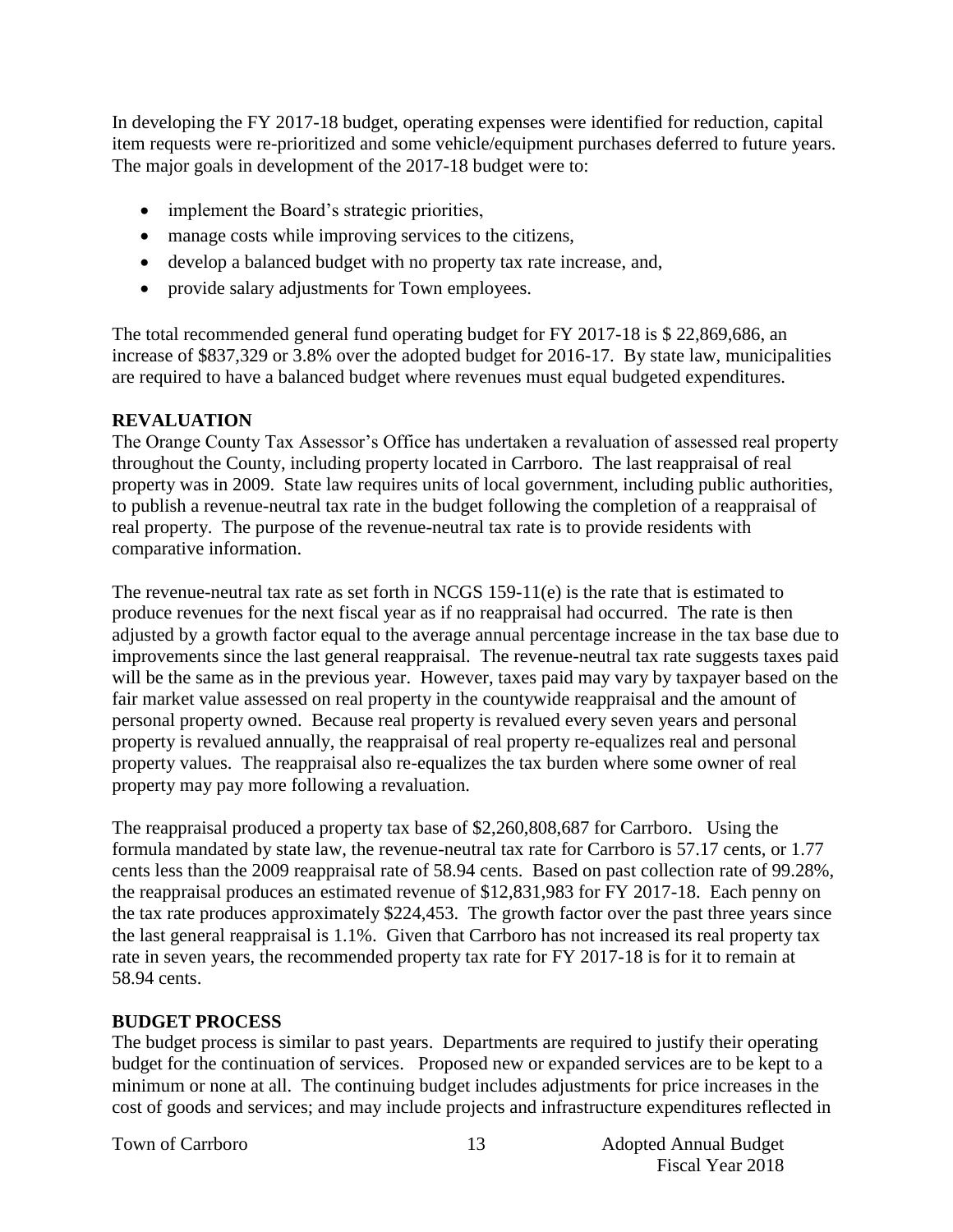the annual Capital Improvement Program (CIP) which includes street resurfacing costs, replacement of vehicles and equipment, and debt service payments for capital commitments. All other requests defined as "new program or service initiative" are evaluated and, if approved, added to the continuation budget.

#### **REVENUES**

Carrboro's revenue stream has two broad types of revenues: recurring revenues and other financing sources which represent certain one-time inflows of revenue. Recurring revenues consist of property taxes, local sales taxes, other taxes/licenses, and intergovernmental revenues. Together these revenues comprise approximately 89% of general fund revenues.

For FY 2017-18 total recurring revenues are projected to increase by 3.9% over FY 2016-17. This increase stems primarily from revalued real property base, expected local sales tax growth, and other taxes and licenses.

The projected 30.3% increase in other taxes and licenses is due to the new Tax & Tag System implemented by the North Carolina Department of Motor Vehicles. The tax on a motor vehicle is collected by NC DMV at the time of registration. Previously motor vehicles could be registered and then taxes billed and collected by the County Tax Administrator in which the vehicle was registered.

Intergovernmental revenues, which comprise 8.1% of general fund revenues, are expected to decrease slightly by 2.2%. This slight decrease is due to the continuing change in consumer demand for traditional video and telecommunications. Subsequently, the amount of revenue available from video sales programming, home satellite sales, and telecommunications sales tax will be reduced.

|                                         | FY 2016-17                      | FY 2017-18                      |               |          |
|-----------------------------------------|---------------------------------|---------------------------------|---------------|----------|
|                                         | <b>ADOPTED</b><br><b>BUDGET</b> | <b>ADOPTED</b><br><b>BUDGET</b> | \$ CHANGE     | % CHANGE |
| <b>Property Taxes</b>                   | \$12,393,363                    | 12,729,642                      | 336,279<br>-S | 2.7%     |
| Local Sales Taxes                       | 3,978,713                       | 4,018,500                       | \$39,787      | 1.0%     |
| Other Taxes & Licenses                  | 1,417,527                       | 1,846,809                       | \$429,283     | 30.3%    |
| Intergovernmental                       | 1,896,336                       | 1,854,017                       | $(\$42,320)$  | $-2.2%$  |
| Total Recurring Revenues \\$ 19,685,939 |                                 | 20,448,968                      | 763,029<br>S  | 3.9%     |

## **Recurring Revenues**

Of the total general fund revenues, property and sales tax revenues make up 73.2% of total revenues and are projected to increase 2.7% and 1.0%, respectively, in FY 2017-18. The total property tax valuation is estimated to be \$2,260,808,687 based on revaluation by the Orange County Tax Administrator. This is a 1.71% growth over the past three years. In FY 2017-18 each penny on the tax rate is projected to generate approximately \$224,453. In addition, property tax relief is available for the elderly, permanently-disabled persons, and veterans who meet income and other specific exemption requirements.

Overall local sales tax revenues (\$2.1 million), reflecting six months of collections for the year, are 54% of the FY 2016-17 adopted budget (\$3.9 million). According to the FY 2017-18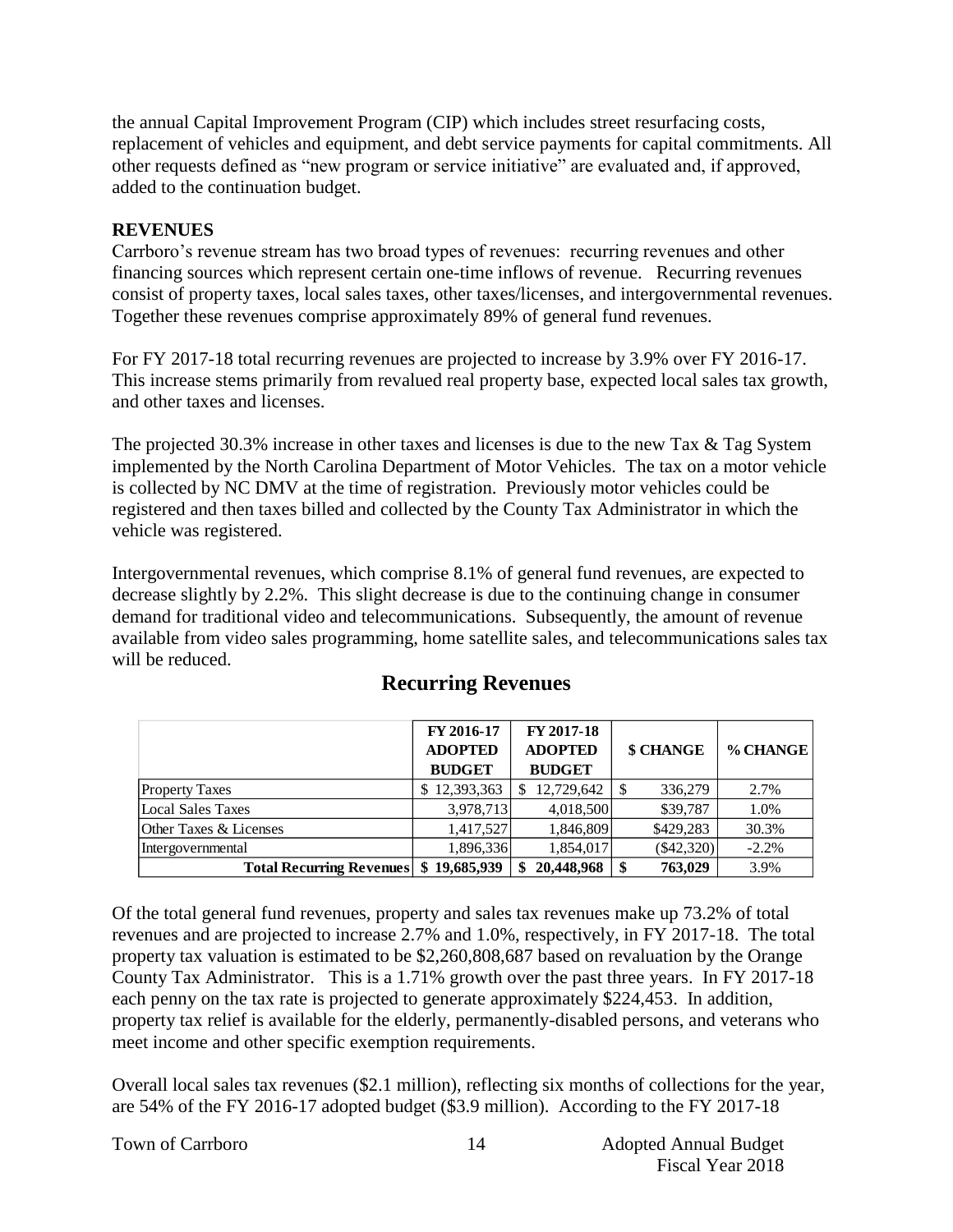Revenue Projections Report by N. C. League of Municipalities, sales tax distributions to local governments by the state during the first six months of FY 2016-17 were up approximately 5.2% over the same period in FY 2015-16. The League of Municipalities anticipates that sales tax revenues statewide for the current fiscal year 2016-17 will be 4.75% above the FY 2015-16 distributions. For next fiscal year 2017-18 local sales tax revenues statewide are expected to increase by 4.25% over the FY 2016-17 actuals. While retail sales in North Carolina are trending upward and consumer confidence is high a conservative estimate of local sales tax revenue grow is projected to be 1.0% over the FY 2016-17 adopted budget.

In FY 2014-15 the state changed the method of distribution to localities for electricity and piped natural gas sales. This change required general sales tax collected by the state to be allocated to municipalities based on 44% and 20% for electricity and natural gas, respectively. In the past these revenues have been distributed based on the services within municipal boundaries.

Electricity distributions to municipalities in the state for the first two quarters of FY 2016-17 were up more than 2.3% from the prior year. Projections for statewide electricity revenues for FY 2016-17 are expected to increase slightly by 1.0%. For FY 2017-18 these revenues are projected to increase by 2.0%.

Sales tax on piped natural gas statewide, on a percentage basis, have declined sharply under the new distribution formula. Through the first two quarters of FY 2016-17 natural gas revenues have declined more than 22% from the past year. The N. C. League of Municipalities has projected that statewide distributions to municipalities for FY 2016-17 will be 17.5% lower than the past year. For FY 2017-18 the projection is an additional decrease of 8.5% in natural gas tax revenues from the current fiscal year.

Telecommunications Sales Tax revenues statewide continue to show decreases. Annual statewide telecommunications revenues for FY 2016-17 are expected to decrease by 1.0% with an additional decline of 7.0% in FY 2017-18. For the first two quarters of this fiscal year 2016- 17, the Town has received revenue of \$52,893 or 61.2% of the adopted budget.

Local Video Programming revenue distributions statewide have decreased year over year for four of the last five fiscal years. These declines have been primarily related to TV customers "cutting the cord" in favor of streaming services. The cable TV industry has responded with more streamlined cable packages that are more attractive to customers and seems to be slowing the decline rate. Projections of future video programming revenue varies. The N. C. League of Municipalities expects video programming distributions statewide will increase by 2.5% for FY 2016-17, but decrease by 1.0% in FY 2017-18. For the first two quarters of FY 2016-17, the Town has received revenue of \$13,904 or 74.5% of the adopted budget

Municipalities with qualifying Public, Educational, and Governmental (PEG) channels are entitled to supplemental PEG channel support funds for up to three channels. The amount per channel for FY 2016-17 is \$27,587 and is expected to remain the same for FY 2017-18.

Beer and wine sales taxes collected by the state in FY 2015-16 increased, but distributions to local governments decreased by more than 6% from the previous year. For FY 2016-17 state

Town of Carrboro 15 Adopted Annual Budget Fiscal Year 2018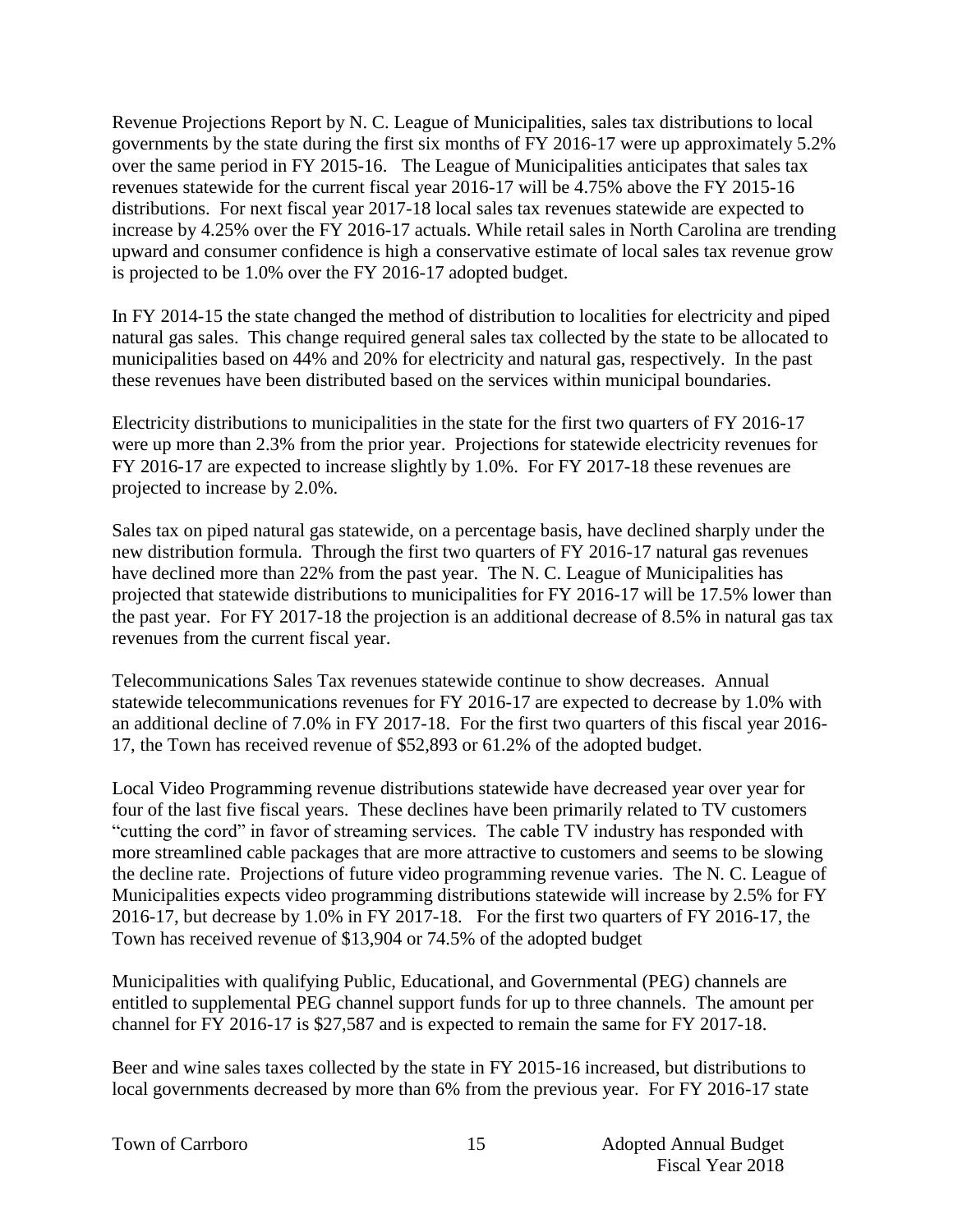officials have indicated that beer and wine sales tax distributions will be unchanged from the past year. Accordingly, no increase is expected for FY 2016-17, but a minor increase of 1% is projected for FY 2017-18.

#### **OTHER FINANCING**

Other financing sources in the General Fund include inter-fund transfers, installment financing and fund balance appropriation. Revenues from other financing sources in FY 2017-18 total \$900,276 or 3.9% of total budget. This is an increase of \$213,411 or 31.0% over the adopted FY 2016-17 budget.

|                              | FY 2016-17<br><b>ADOPTED</b><br><b>BUDGET</b> | FY 2017-18<br><b>ADOPTED</b><br><b>BUDGET</b> | \$ CHANGE  | % CHANGE |
|------------------------------|-----------------------------------------------|-----------------------------------------------|------------|----------|
| Inter-Fund Transfers         |                                               |                                               |            | 0%       |
| Installment Financing        | 411,306                                       | 301,872                                       | (109, 434) | $-27%$   |
| <b>Fund Balance</b>          | 275,559                                       | 598,404                                       | 322,845    | 117%     |
| <b>Total Other Financing</b> | 686,865                                       | 900,276                                       | 213,411    | 31%      |

#### **OTHER FINANCING FY 2017-18**

The transfer from the Capital Reserve Fund of \$176,945 was discontinued in FY 2016-17 since it was no longer necessary to help with debt service for the construction of fire station #2.

Installment financing that is used to replace vehicles and equipment will be \$109,434 less than that in FY 2016-17. In FY 2017-18 this financing will be used to purchase five police patrol vehicles. The Town's general goal is to maintain installment financing at the same level from year to year in order to control financing costs. The estimated total cost of this debt service is \$314,056 for 5 years assuming a 2% annual interest rate.

Fund balance use is increased by 117% over the FY 2016-17 adopted budget, but represents roughly 2.6% of the total budget for 2017-18. The Town's policy is to limit fund balance use to no more than 10%.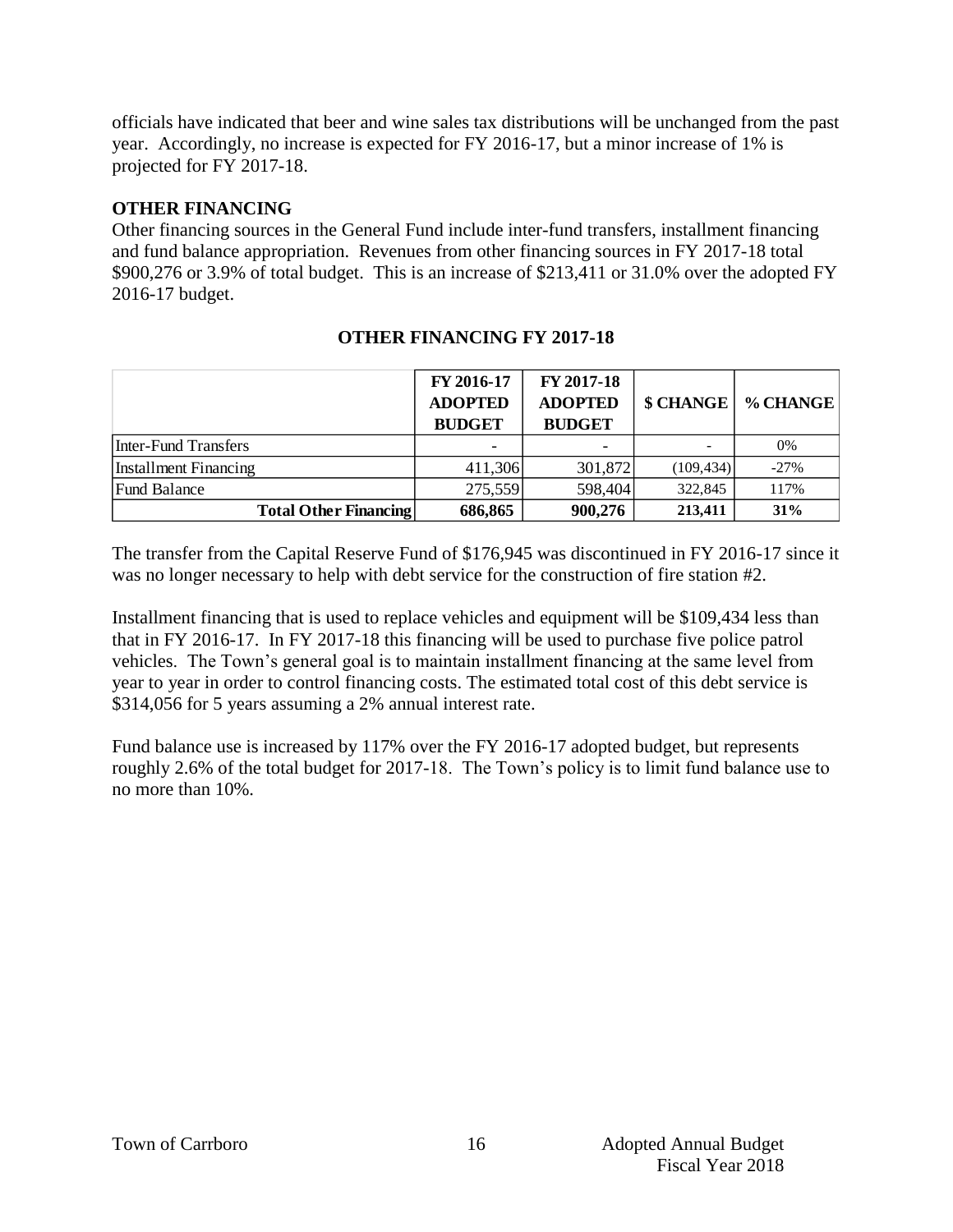

#### **FY 2017-18 GENERAL FUND REVENUE SOURCES % of Total \$22,869,686**

### **EXPENDITURES**

For FY 2017-18 total operating expenses increase by 3.8% to a total of \$22,869,686. Personnel costs account for 57% of the total budget with operations and capital outlays comprising 40% and 3%, respectively. Personnel expenses are projected to increase by 5.5% while operations increase by 2.3% and capital outlay are expected to decrease by 12.1%.

|                                 | 2015-16<br><b>ACTUAL</b> | 2016-17<br><b>ADOPTED</b><br><b>BUDGET</b> | 2017-18<br><b>ADOPTED</b><br><b>BUDGET</b> | \$<br><b>CHANGE</b> | $\frac{6}{9}$<br><b>CHANGE</b> |
|---------------------------------|--------------------------|--------------------------------------------|--------------------------------------------|---------------------|--------------------------------|
| <b>PERSONNEL</b>                | 11,376,803               | 12,554,270                                 | 13,244,463                                 | 690,193             | 5.5%                           |
| <b>OPERATING</b>                | 8,211,813                | 8,961,498                                  | 9,168,046                                  | 206,548             | 2.3%                           |
| <b>CAPITAL</b><br><b>OUTLAY</b> | 666,422                  | 516,589                                    | 457,377                                    | $-59,412$           | $-12.1%$                       |
| <b>TOTAL</b>                    | \$20,255,038             | \$22,032,357                               | \$22,869,686                               | \$837,329           | 3.8%                           |

#### **PERSONNEL**

Personnel cost are expected to increase by 5.5%. Factors that affect personnel cost include: a) 1.5% across the board pay adjustment provided to permanent employees in FY 2016-17; b) proposed 3.0% pay adjustment for employees in FY 2017-18; c) projected 15% increase in health insurance premiums; and increase in employer contribution rate to Local Government Employees Retirement System. Contribution rates for the Local Government Employees' Retirement System (LGERS) will increase from 7.25% to 7.56% for general employees; and, will increase from 8.0% to 8.25% for law enforcement officers in FY 2017-18. Below is the schedule of contribution rates through FY 2020-21.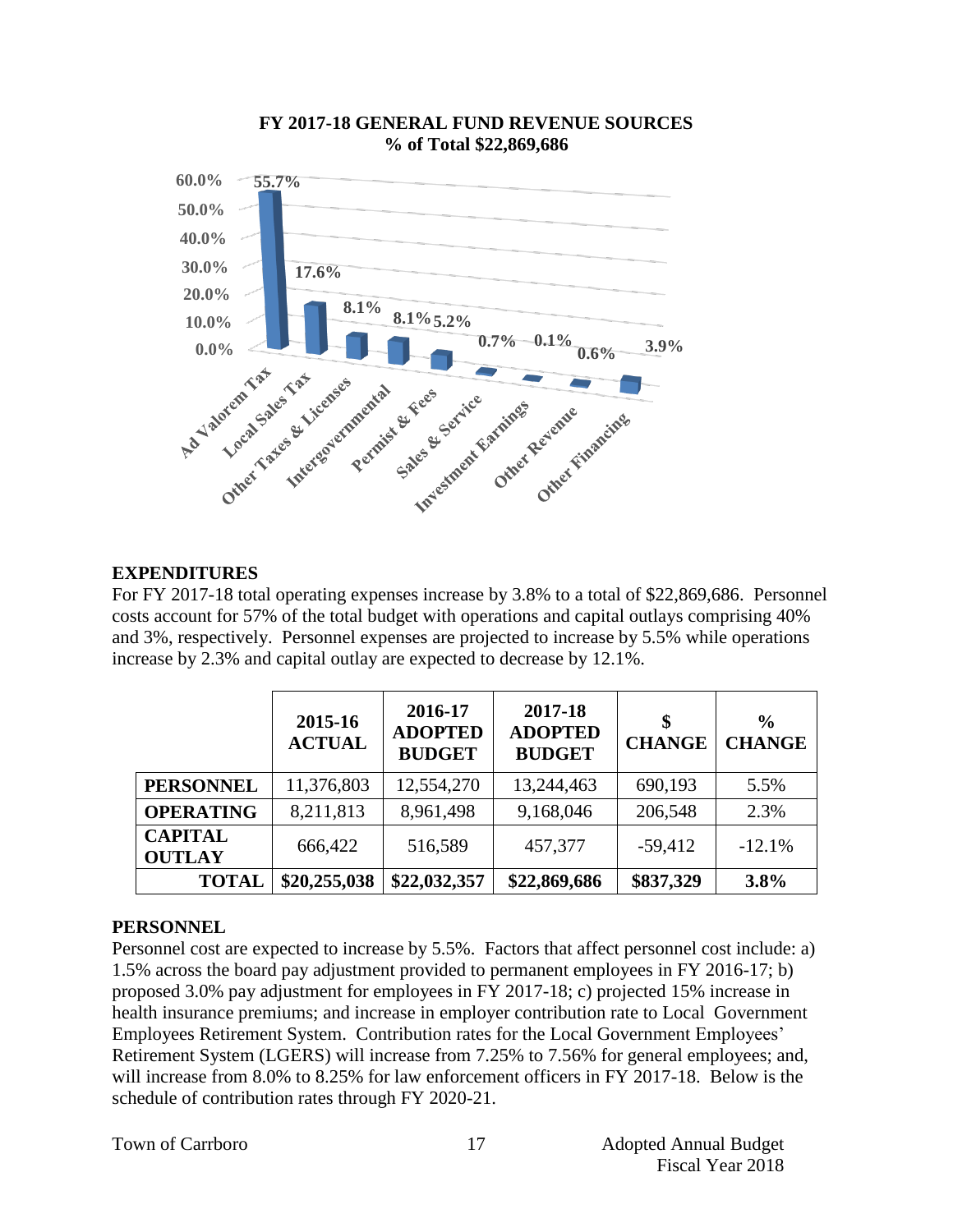|                    | <b>LGERS Employer Contribution Rate</b> |                                 |  |  |  |  |  |  |  |
|--------------------|-----------------------------------------|---------------------------------|--|--|--|--|--|--|--|
| <b>Fiscal Year</b> | <b>General Employees</b>                | <b>Law Enforcement Officers</b> |  |  |  |  |  |  |  |
| 2016-17            | 7.25%                                   | 8.00%                           |  |  |  |  |  |  |  |
| 2017-18            | 7.56%                                   | 8.25%                           |  |  |  |  |  |  |  |
| 2018-19            | 7.75%                                   | 8.50%                           |  |  |  |  |  |  |  |
| 2019-20            | 8.00%                                   | 8.75%                           |  |  |  |  |  |  |  |
| 2020-21            | 8.25%                                   | 9.00%                           |  |  |  |  |  |  |  |

No merit or performance pay will be provided for employees in FY 2017-18. When the Board of Aldermen approved the pay-for-performance plan, it was understood that performance pay amounts may vary from year to year depending on budget availability and labor market conditions. The Town has contracted for a market pay and classification study that should be completed later this year. In anticipation of any recommended market pay adjustments, the Town has included funds in Non-Departmental to address such recommendations.

The proposed hiring of a Storm Water Utility Manager will increase total full-time equivalent positions from 159.5 to 160.5. By combining the Engineer Technician in Public Works with the Capital Improvement Projects Manager positon, one FTE is freed up and will be used to provide an addition planner for Planning, Zoning, and Inspections.

Funds to cover the proposed across the board pay adjustments; health insurance premium increases, and other proposed pay and classification changes have been budgeted in Non-Departmental.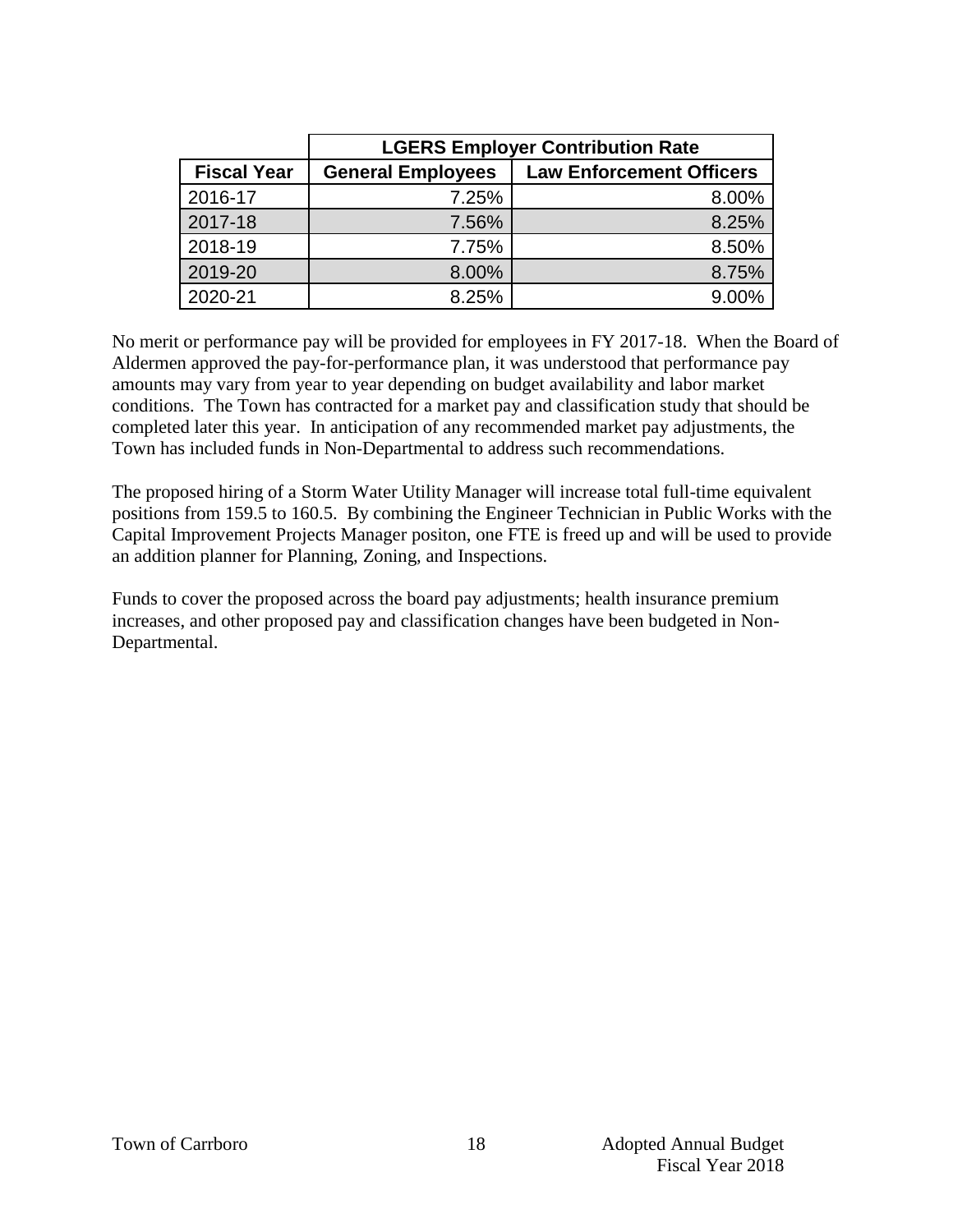

#### **FY 2017-18 Pay and Benefit**

#### **OPERATIONS EXPENSES**

Operating expenses in the General Fund will increase by 2.3% from \$8,961,498 to \$9,168,046. In addition to maintaining the existing service levels, funds are budgeted for Employee and Organizational Development activities (e.g., risk management/safety, racial sensitivity/racial equity training, supervisor training, etc.). Several initiatives begun in previous fiscal years will be continued in FY 2017-18. These include implementation of parking plan, completion of comprehensive solid waste study and implementation of pilot programs, gold level bicycle designation, facility and space renovations, repair or construction, new permitting software for planning, body worn cameras for police, replacement of public safety radios, and a proposed storm water utility enterprise fund to include flooding mitigation. The Town will continue with implementation of its Strategic Energy and Climate Protection Plan, which will be guided by the Assistant to the Manager for Strategic Initiatives. Particular attention will be given to new projects to incorporate energy savings strategies with the goal of reducing operating costs.

#### **CAPITAL OUTLAY**

Capital outlays will decrease by 12.1% from \$516,589 to \$457,177 in FY 2017-18. Outlays will be for replacement vehicles and equipment purchases, and street resurfacing.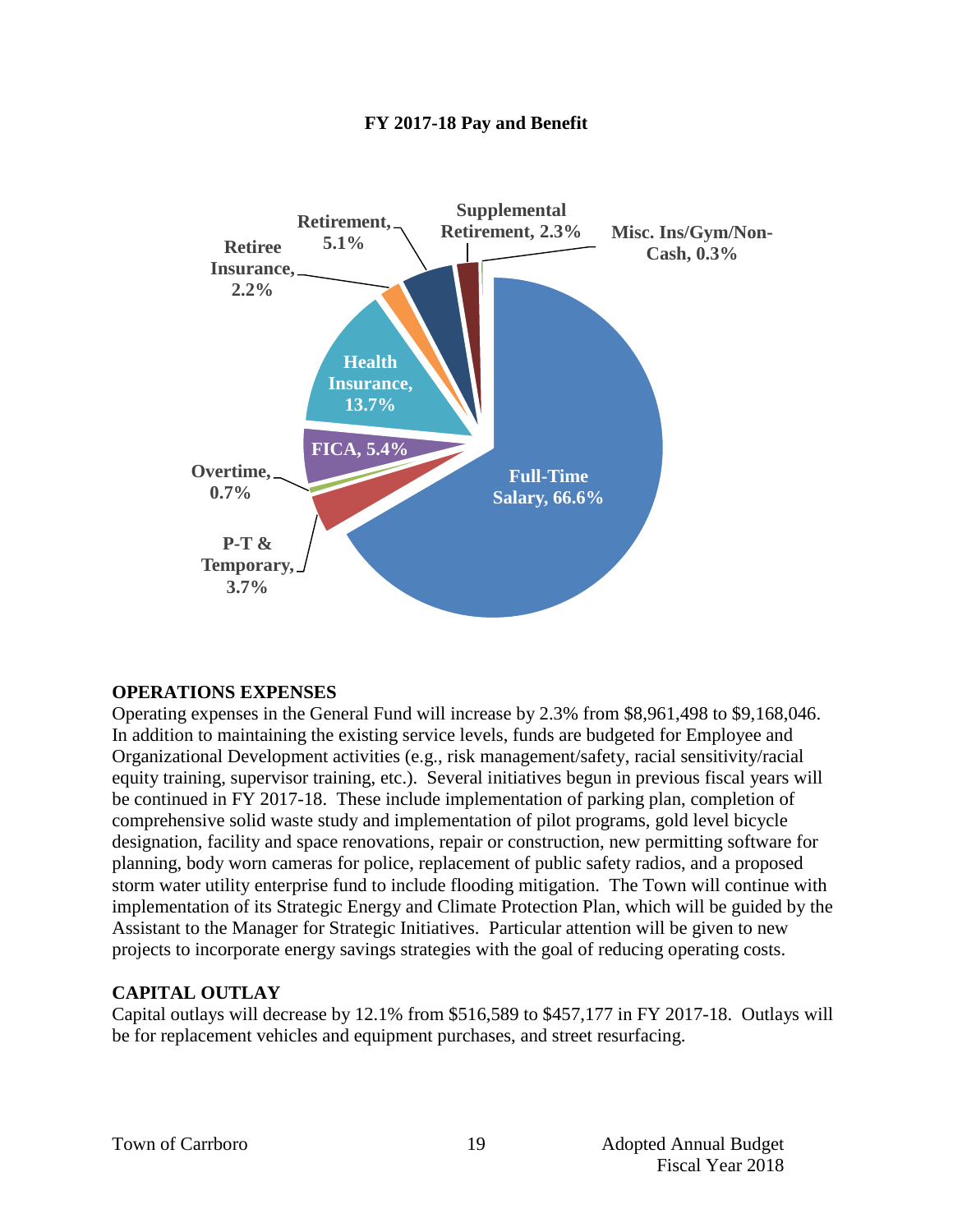| <b>Department</b> | Vehicle                              | Cost     |
|-------------------|--------------------------------------|----------|
| Police            | Patrol Vehicle Replacements - 6 @ \$ | 301,8742 |
|                   | <b>TOTAL</b>                         | 301,872  |

As part of the Town's strategic energy and climate protection plan, police patrol vehicles will be equipped with a Havis Idle Manager. This will allow officers to operate mission critical electrical loads such as lights, radio, lap top and in-car video system without the engine running. This idle manager will also reduce unnecessary engine idling, save fuel, reduce wear and tear on engine, and reduce greenhouse gas emissions. The Town will continue to evaluate alternatives and options to convert its entire fleet to a fuel source other than gas to reduce greenhouse gas emissions.

#### **SPECIAL REVENUE FUND**

While the general fund is the major operating budget for the Town, the annual budget includes the Special Revenue Fund and Capital Projects Fund. The Special Revenue Fund accounts for revenues and expenditures legally restricted or designated by the Board of Aldermen for specific program activities or services. Included in the Special Revenue Fund are: revolving loans for economic development or energy efficiency, business loan program, affordable housing, and grants administration.

A major priority for the Special Revenue Fund is to maintain a budget for the Affordable Housing Fund at a level equal to a penny of the Town's property tax rate. In FY 2017-18 a penny on the tax rate produces approximately \$224,453. The total budget for the Special Revenue Fund in FY 2017-18 is \$2,287,784. The Affordable Housing Fund has a budget of \$585,562 which comprises 25.6% of the total Special Revenue Fund. Unlike the zero dollar budget last year, the Grant Administration Fund has a budget for FY 2017-18 of \$938,096. This is primarily due to the NC and FEMA Hazard Mitigation Program grant awards.

#### **CAPITAL PROJECTS FUND**

The Capital Projects Fund accounts for capital projects that are financed by the general obligation bonds, other debt instruments and pay-go for the construction or acquisition of a capital asset. Included in the Capital Projects Fund are: capital projects, capital reserve, general obligation bonds for sidewalks and greenways, and payment in lieu.

Capital projects (i.e., those costing more than \$100,000 or take more than one year to complete) are generally established in the Capital Improvements Plan (CIP) may be appropriated in the annual operating budget based on affordability. Most capital projects are funded by the adoption of a Capital Project Ordinance by the Board of Aldermen that requires a balanced budget (i. e. expenses equal anticipated revenues) and is in effect until completion of the project.

Contingent upon fund balance ratios in the Town's general fund being within the stated policy goal of 22.5% to 35%, funds may be assigned or committed for funding through fund balance appropriation if the fund balance exceeds 35%. At June 30, 2016, unassigned fund balance in the general fund exceeded 35% and the Town Manager, in accordance with Town policy, assigned \$2.0 million for future capital projects. The Board of Aldermen is required to take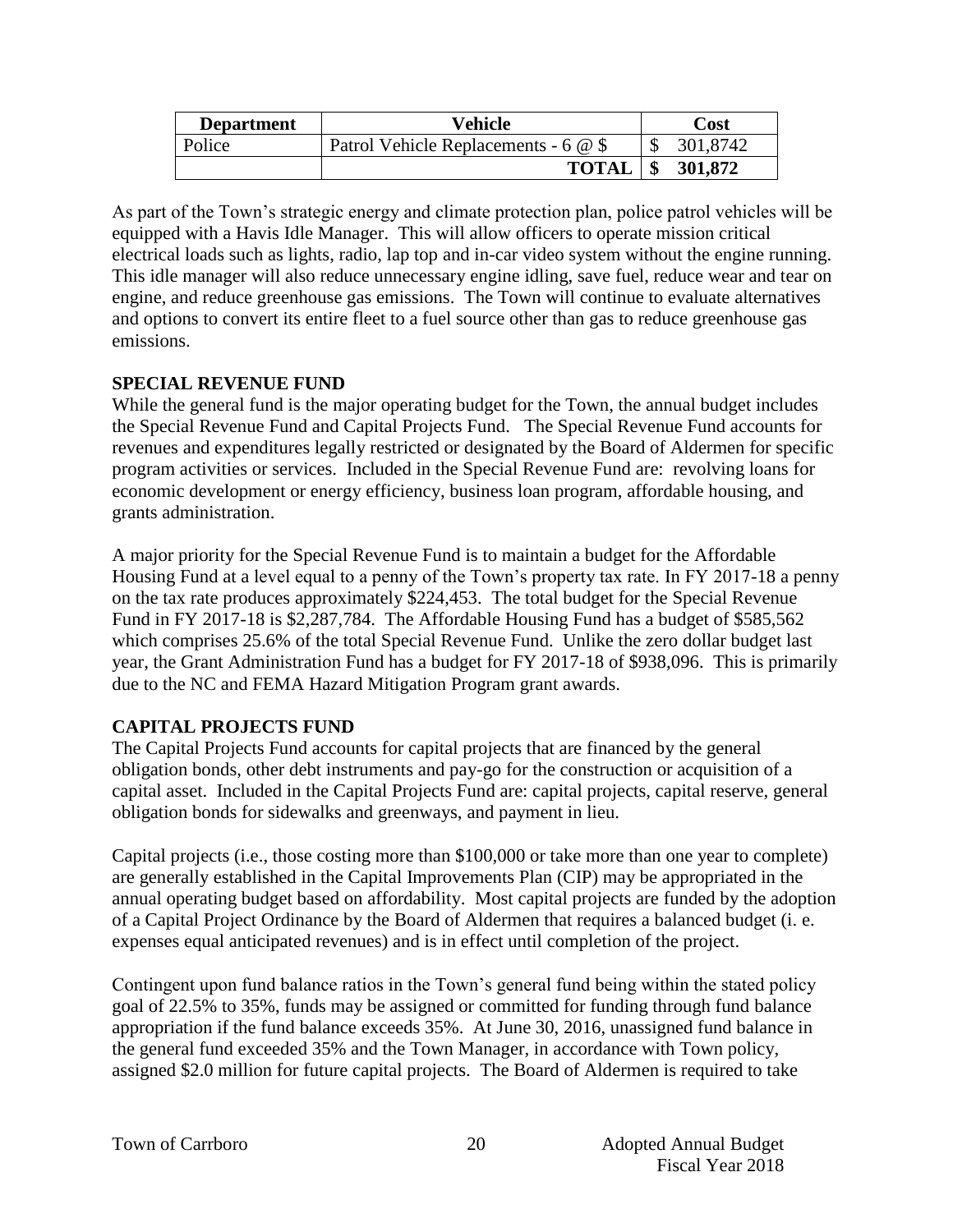formal action to commit the use of fund balance for projects or purposed in any current or future year's budget.

The total Capital Project Fund budget for FY 2017-18 is \$10.8 million. This does not include the anticipated \$10.0 million that will be needed for building g improvements over the next five years. The recently completed space and facilities study identified numerous facilities that need renovation to upgrade them to a more modern and efficient operating environment, which should lead to a reduction in operating costs. The Town anticipates issuing debt for this \$10.0 million which will result in an increase in debt service for the Town. With the exception of the GO Bonds issued for sidewalk and greenways, all current projects are funded using Town cash reserves.

|                                    |                | 2016-17       |                | 2017-18       |           |            |          |
|------------------------------------|----------------|---------------|----------------|---------------|-----------|------------|----------|
|                                    | <b>ADOPTED</b> |               | <b>ADOPTED</b> |               | \$ CHANGE |            | % CHANGE |
|                                    |                | <b>BUDGET</b> |                | <b>BUDGET</b> |           |            |          |
| CAPITAL PROJECTS                   | ◡              | 2,457,683     |                | 4,689,135     |           | 2,231,452  | 91%      |
| <b>GO SIDEWALK &amp; GREENWAYS</b> |                | 4,828,568     |                | 4,828,568     |           |            | 0%       |
| CAPITAL RESERVES                   |                | 757,993       |                | 1,364,744     |           | 606,751    | 80%      |
| <b>PAYMENT IN-LIEU</b>             |                | 149,780       |                |               |           | (149, 780) | $-100%$  |
| <b>SUBTOTAL</b>                    | -\$            | 8,194,024     | \$             | 10,882,447    |           | 2,688,423  | 33%      |

In FY 2017-18 fire and police will need to replace all Motorola radios (136) at an estimated cost of \$819,000. To minimize the financial impact, the Town set aside \$273,000 of assigned fund balance in the Capital Reserve Fund in FY 2015-16 and FY 2016-17 for a total capital reserve of \$546,000. Unfortunately, the cost for replacement of these radios has increased from the previous estimate to \$927,370. This means the Town will need to provide an additional \$391,000.

In the GO Bond Sidewalk and Greenways Fund, all planned sidewalks, except for Rogers Road, have been completed. Using the bond fund, the Town has been able to leverage state/federal funding for several of the sidewalk and greenway projects.

| <b>Project</b>                 |    | <b>Federal/State</b> | Local         | <b>Other</b>             | <b>Total Funding</b> |
|--------------------------------|----|----------------------|---------------|--------------------------|----------------------|
| Homestead Road-CHHS MU Path    | \$ | 830,230              | \$<br>147,500 | \$<br>48,046             | 1,025,776            |
| <b>Jones Creek Greenway</b>    |    | 336,000              | 84,000        | $\overline{\phantom{0}}$ | 420,000              |
| Morgan Creek Greenway          |    | 1,210,000            | 302,500       | $\overline{\phantom{0}}$ | 1,512,500            |
| <b>Rogers Road Sidewalk</b>    |    | 542,510              | 829,058       |                          | 1,371,568            |
| South Greensboro Street Design |    | 84,000               | 21,000        | $\overline{\phantom{0}}$ | 105,000              |
| <b>Total</b>                   | \$ | 3,002,740            | 1,384,058     | \$<br>48,046             | 4,434,844            |
| % of Total                     |    | 67.7%                | 31.2%         | 1.1%                     | 100.0%               |

Because capital projects can affect all categories of spending in the operating budget, it is important to have a systematic planning process to prioritize needs, as well as identify possible financing plan. The Town Manager is responsible for developing and maintaining a six-year CIP that includes long-term maintenance, infrastructure needs and technology needed for the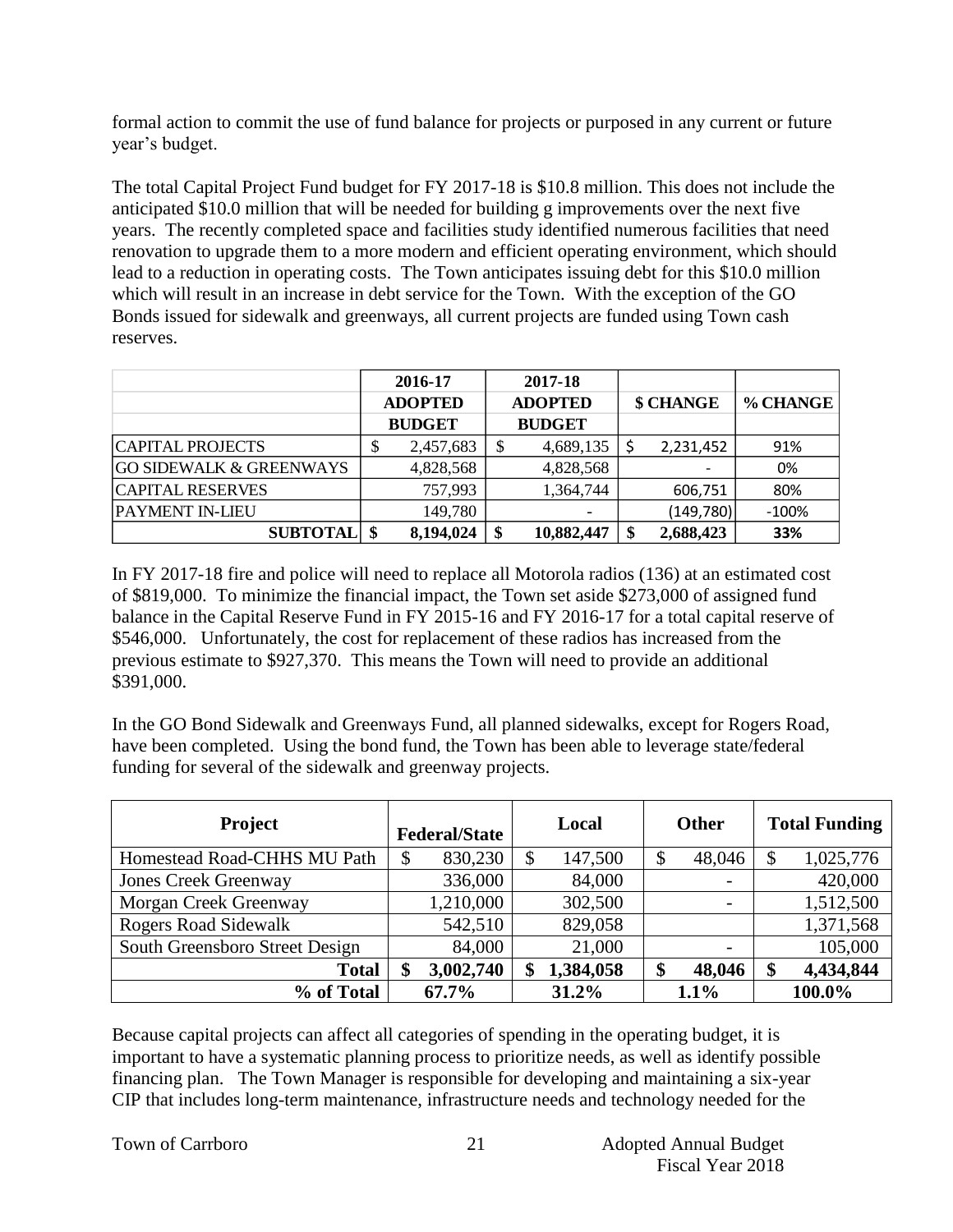community. As part of the Town's Strategic Energy and Climate Protection Plan, all capital projects are to be evaluated for energy savings which will reduce operating costs.

The CIP through FY 2022 is in the process of being updated. It was last updated in December 2015 through FY 2020-21 and totaled \$49.9 million. The only new project expected to be included in the updated CIP is the \$10.0 million for facility infrastructure improvements.

Details of the CIP can be reviewed on the Town's web site at: http://www.townofcarrboro.org/DocumentCenter/Home/view/4675.

#### **CONCLUSION**

Economic conditions in North Carolina continue to be positive with low unemployment rate, increased taxable sales and increased employment. Total nonfarm employment has increased above last year's level. The professional and business services sector continues its rapid growth.

Locally, economic improvements are reflected in the low unemployment rate, taxable sales and increased value of building permits. Town revenues are projected to meet budget for the year ending June 30, 2017. The overall revenue outlook for FY 2017-18 is expected to be 3.8% above FY 2016-17 adopted budget. Recurring revenues which represent 89% of the total general fund budget are projected to grow by 3.9% in FY 2017-18.

The Town has begun to implement its strategic energy and climate protection plan with the goal of not only saving energy, but to reduce operating costs as well. All capital projects, including vehicles and equipment, will be considered for energy saving measures that will also lead to reduced operating costs. As in the past, all investments in capital equipment will be scrutinized from a cost-benefit analysis and to gain maximum use of the asset to the fullest extent possible.

Careful and balanced choices are presented in the FY 2017-18 budget that provide for continued delivery of quality services, carrying out Board priorities, acquiring needed capital items, adjusting the compensation for Town's employees, and no property rate tax increase.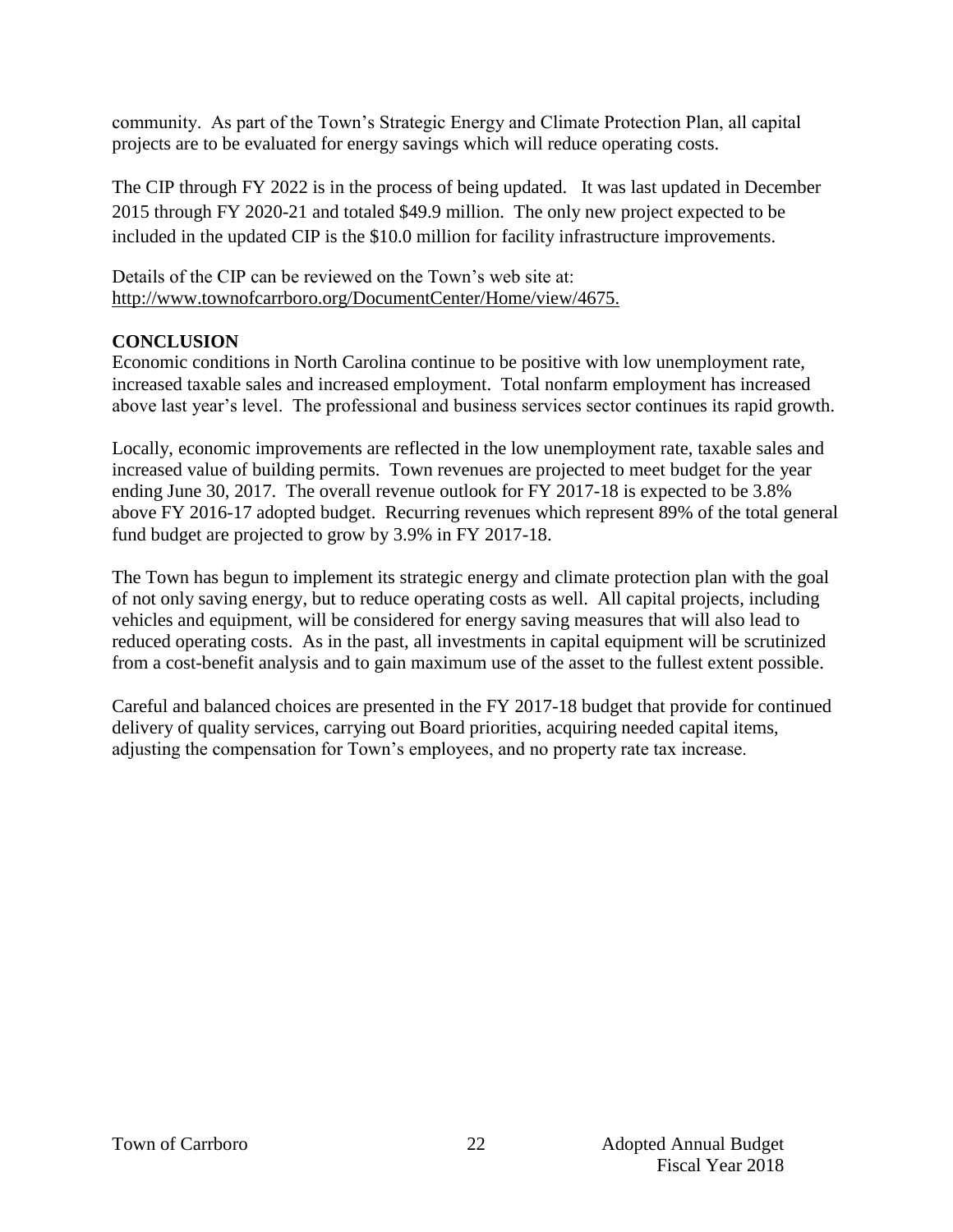|                                  | <b>General Fund</b>       | <b>Special</b><br><b>Revenue Funds</b> | <b>Capital Funds</b>    | <b>Total</b>               |
|----------------------------------|---------------------------|----------------------------------------|-------------------------|----------------------------|
| <b>Ad Valorem Tax</b>            | \$12,729,642              |                                        |                         | \$<br>12,729,642           |
| <b>Local Sales Tax</b>           | \$4,018,500               |                                        |                         | 4,018,500<br>\$            |
| Other Taxes/Licenses             | \$1,846,809               |                                        |                         | 1,846,809<br>\$            |
| Unrestricted Intergovernmental   | \$1,219,773               |                                        | \$                      | 1,219,773<br>\$            |
| Restricted Intergovernmental     |                           | 938,096                                | \$<br>2,647,939         | \$<br>4,249,105            |
| Fees and Permits                 | \$1,178,867               |                                        |                         | 1,178,867<br>\$            |
| Sales and Services               | \$170,870                 |                                        |                         | \$<br>170,870              |
| <b>Investment Earnings</b>       |                           |                                        | $\mathcal{S}$<br>39,834 | \$<br>66,923               |
| Other Revenues                   | \$143,615                 | 716,003<br><sup>S</sup>                | \$<br>999,373           | \$<br>1,858,991            |
| Other Financing Sources          | \$301,872                 | <sup>\$</sup>                          | \$<br>1,188,477         | 1,490,349<br>$\mathcal{S}$ |
| <b>Fund Balance Appropriated</b> | \$569,579                 | $\mathcal{S}$<br>633,685               | \$<br>6,006,824         | \$<br>7,210,087            |
| <b>Total Revenues</b>            | 22,869,686<br>$\mathbf S$ | 2,287,784<br><sup>\$</sup>             | 10,882,447<br>\$        | 36,039,916<br>\$           |

# **FY 2017-18 Revenue Summary - All Funds by Major Fund**

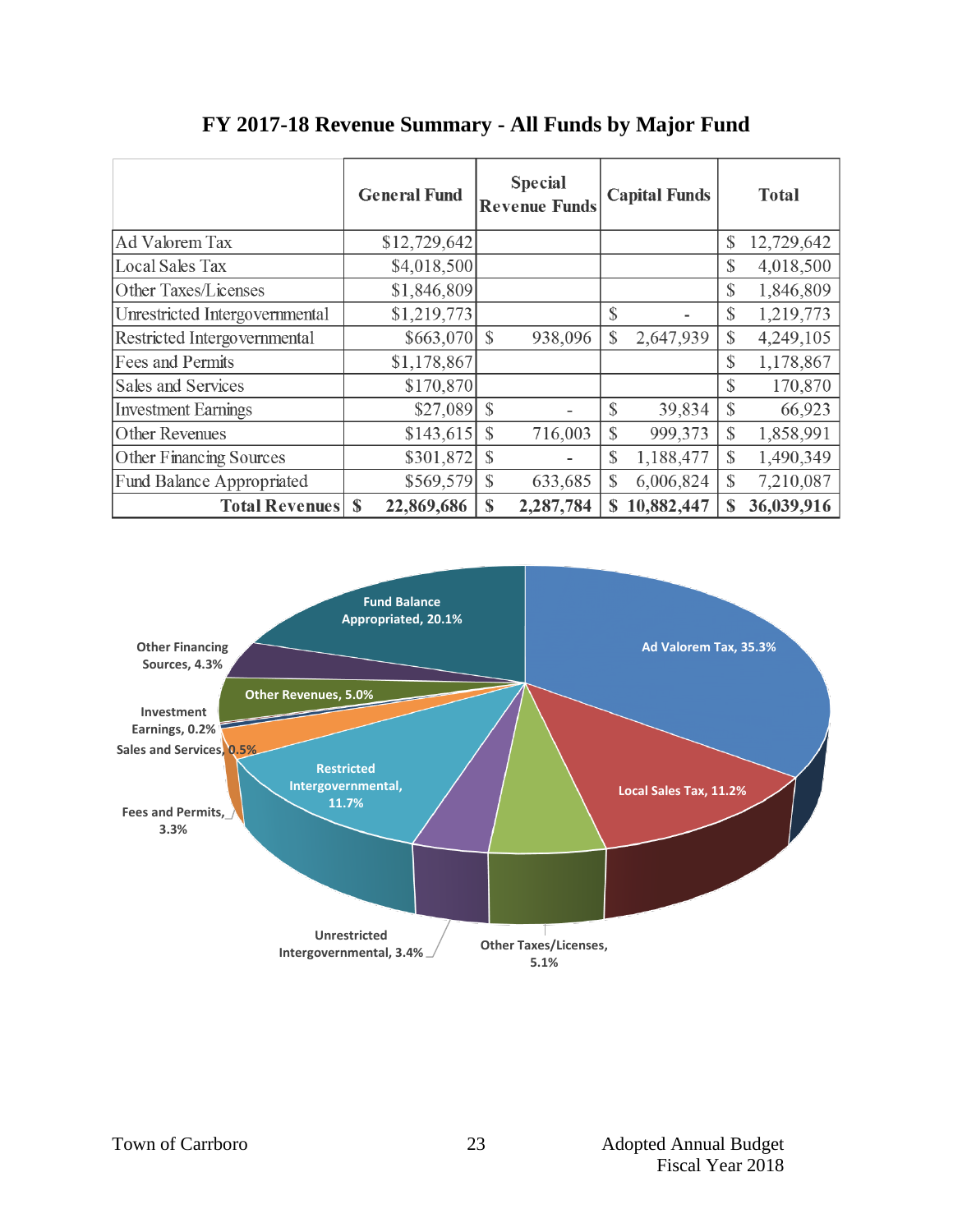|                               | <b>General Fund</b> |               | Special<br><b>Revenue Funds</b> |                  |    | <b>Capital Funds Total All Funds</b> |
|-------------------------------|---------------------|---------------|---------------------------------|------------------|----|--------------------------------------|
| Mayor and Board of Aldermen   | \$<br>368,404       |               |                                 | \$               | \$ | 368,404                              |
| <b>Advisory Boards</b>        | \$<br>17,350        |               |                                 |                  | \$ | 17,350                               |
| Governance Support            | \$<br>743,124       |               |                                 |                  |    | 743,124                              |
| <b>Town Manager</b>           | \$<br>393,399       |               |                                 |                  | \$ | 393,399                              |
| Economic and Community        | \$<br>253,470       | \$            | 2,287,784                       | \$               | \$ |                                      |
| Development                   |                     |               |                                 |                  |    | 2,541,254                            |
| <b>Town Clerk</b>             | \$<br>134,971       |               |                                 |                  | \$ | 134,971                              |
| <b>Management Services</b>    | \$<br>1,076,915     |               |                                 |                  | \$ | 1,076,915                            |
| <b>Human Resources</b>        | \$<br>624,467       |               |                                 |                  | \$ | 624,467                              |
| <b>Information Technology</b> | \$<br>1,420,389     |               |                                 | \$<br>688,753    | \$ | 2,109,142                            |
| Police                        | \$<br>3,986,893     |               |                                 | \$<br>91,000     | \$ | 4,077,893                            |
| Fire                          | \$<br>2,924,332     | <sup>\$</sup> |                                 | \$               | \$ | 2,924,332                            |
| Planning                      | \$<br>1,476,764     | \$            |                                 | \$<br>3,891,795  | \$ | 5,368,559                            |
| Transportation                | \$<br>1,834,856     |               |                                 | \$               | \$ | 1,834,856                            |
| <b>Public Works</b>           | \$<br>3,606,915     | \$            |                                 | \$<br>4,689,135  | \$ | 8,296,050                            |
| Parks and Recreation          | \$<br>1,650,042     | \$            |                                 | \$<br>306,800    | \$ | 1,956,842                            |
| Non-departmental              | \$<br>1,232,885     |               |                                 | \$<br>1,214,964  | \$ | 2,447,849                            |
| Debt Service                  | \$<br>1,124,510     |               |                                 | \$               | S  | 1,124,510                            |
| <b>Total Expenditures</b>     | \$<br>22,869,686    | \$            | 2,287,784                       | \$<br>10,882,447 | \$ | 36,039,917                           |

# **FY 2017-18 Expense Summary - All Funds by Fund**

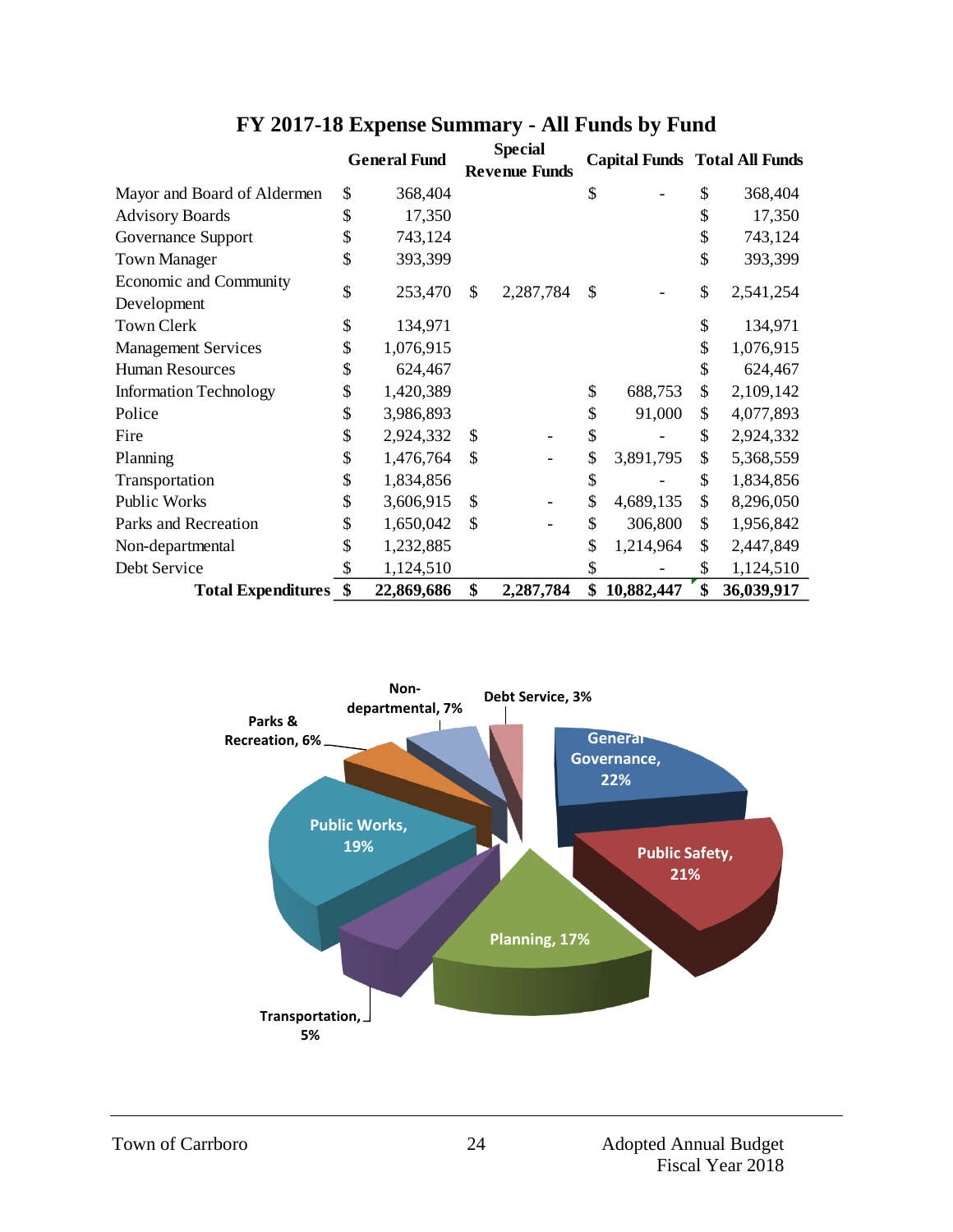**A motion was made by Alderman Seils, seconded by Alderman Gist, that this ordinance be approved.** 

#### **ANNUAL BUDGET ORDINANCE FY 2017-18 Town of Carrboro, North Carolina**  Ordinance No. 23/2016-17

WHEREAS, the recommended budget for FY 2017-18 was submitted to the Board of Aldermen on May 2, 2017 by the Town Manager pursuant to G.S. 159-11 and filed with the Town Clerk pursuant to G.S. 159-12;

WHEREAS, on May 23, 2017, the Board of Aldermen held a public hearing on the budget pursuant to G.S. 159-12;

WHEREAS, on June 20, 2017, the Board of Aldermen adopted a budget ordinance making appropriations and levying taxes in such sums as the Board of Aldermen considers sufficient and proper in accordance with G.S. 159-13;

BE IT ORDAINED BY THE BOARD OF ALDERMEN OF THE TOWN OF CARRBORO, NORTH CAROLINA:

**Section 1.** The following amounts are hereby appropriated for the operation of the Town of Carrboro and its activities for the fiscal year beginning July 1, 2017 and ending June 30, 2018, according to the following schedule.

#### **SCHEDULE A - GENERAL FUND**

| <b>GENERAL GOVERNMENT</b>        |             | \$5,032,489 |
|----------------------------------|-------------|-------------|
| Mayor & Board of Alderman        | \$368,404   |             |
| <b>Advisory Boards</b>           | \$17,350    |             |
| Governance Support               | \$743,124   |             |
| <b>Town Manager</b>              | \$393,399   |             |
| Economic & Community Development | \$253,470   |             |
| <b>Town Clerk</b>                | \$134,971   |             |
| Finance                          | \$1,076,915 |             |
| <b>Human Resources</b>           | \$624,467   |             |
| <b>Information Technology</b>    | \$1,420,389 |             |
| <b>PUBLIC SAFETY</b>             |             | \$6,911,225 |
| Police                           | \$3,986,893 |             |
| Fire                             | \$2,924,332 |             |
| <b>PLANNING</b>                  |             | \$1,476,764 |
| <b>TRANSPORTATION</b>            |             | \$1,834,856 |
| <b>PUBLIC WORKS</b>              |             | \$3,606,915 |
| <b>PARKS &amp; RECREATION</b>    |             | \$1,650,042 |
| NONDEPARTMENTAL                  |             | \$1,232,885 |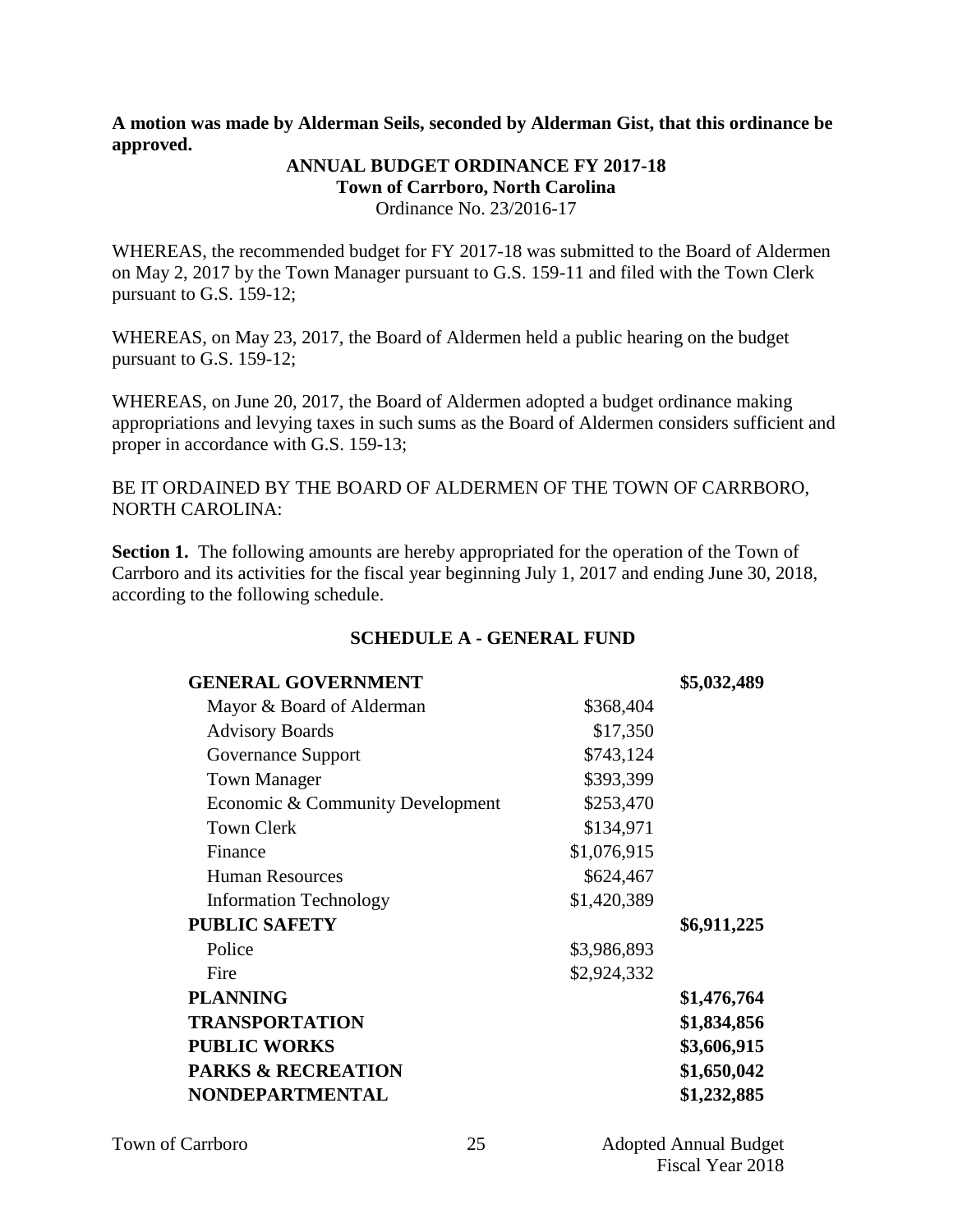#### **DEBT SERVICE \$1,124,510**

**TOTAL GENERAL FUND \$22,869,686**

*A)*

**Section 2.** It is estimated that revenues from the following major sources will be available during the fiscal year beginning July 1, 2017 and ending June 30, 2018 to meet the foregoing schedule:

#### **SCHEDULE A - GENERAL FUND**

| Ad Valorem Tax                    | \$12,729,642 |
|-----------------------------------|--------------|
| Local Sales Taxes                 | \$4,018,500  |
| <b>Other Taxes &amp; Licenses</b> | \$1,846,809  |
| Unrestricted Intergovernmental    | \$1,219,773  |
| Restricted Intergovernmental      | \$663,070    |
| Fees & Permits                    | \$1,178,867  |
| Sales & Services                  | \$170,870    |
| <b>Investment Earnings</b>        | \$27,089     |
| <b>Other Revenue</b>              | \$143,615    |
| <b>Other Financing</b>            | \$301,872    |
| <b>Fund Balance Appropriated</b>  | \$569,579    |
| <b>TOTAL GENERAL FUND</b>         | \$22,869,686 |

**Section 3. Pursuant to GS 159-13.2, the Board of Aldermen may authorize and budget for capital projects and multi-year special revenue funds in its annual budget or project ordinance. The project ordinance shall clearly identify the project and authorize its undertaking, identify the revenues that will finance the project, and make the appropriations necessary to complete the project.** 

**Section 4.** Charges for services and fees by Town Departments are levied in the amounts set forth in the Miscellaneous Fees and Charges Schedule.

**Section 5.** The following authorities shall apply:

- a. The Town Manager may transfer funds between departments and functions within the General Fund for pay adjustments; service level benefits; law enforcement separation allowance; unemployment insurance; retiree, dependent, permanent part-time health benefits; and, for other purposes deemed necessary by the Town Manager without further action by the Board.
- b. The Town Manager may transfer funds within departments and functions.
- c. When unassigned fund balance exceeds 35% in the General Fund, the Town Manager, in accordance with the Town's Fund Balance Policy, may set aside an amount in assigned fund balance for transfer to the Capital Projects Fund for future projects.